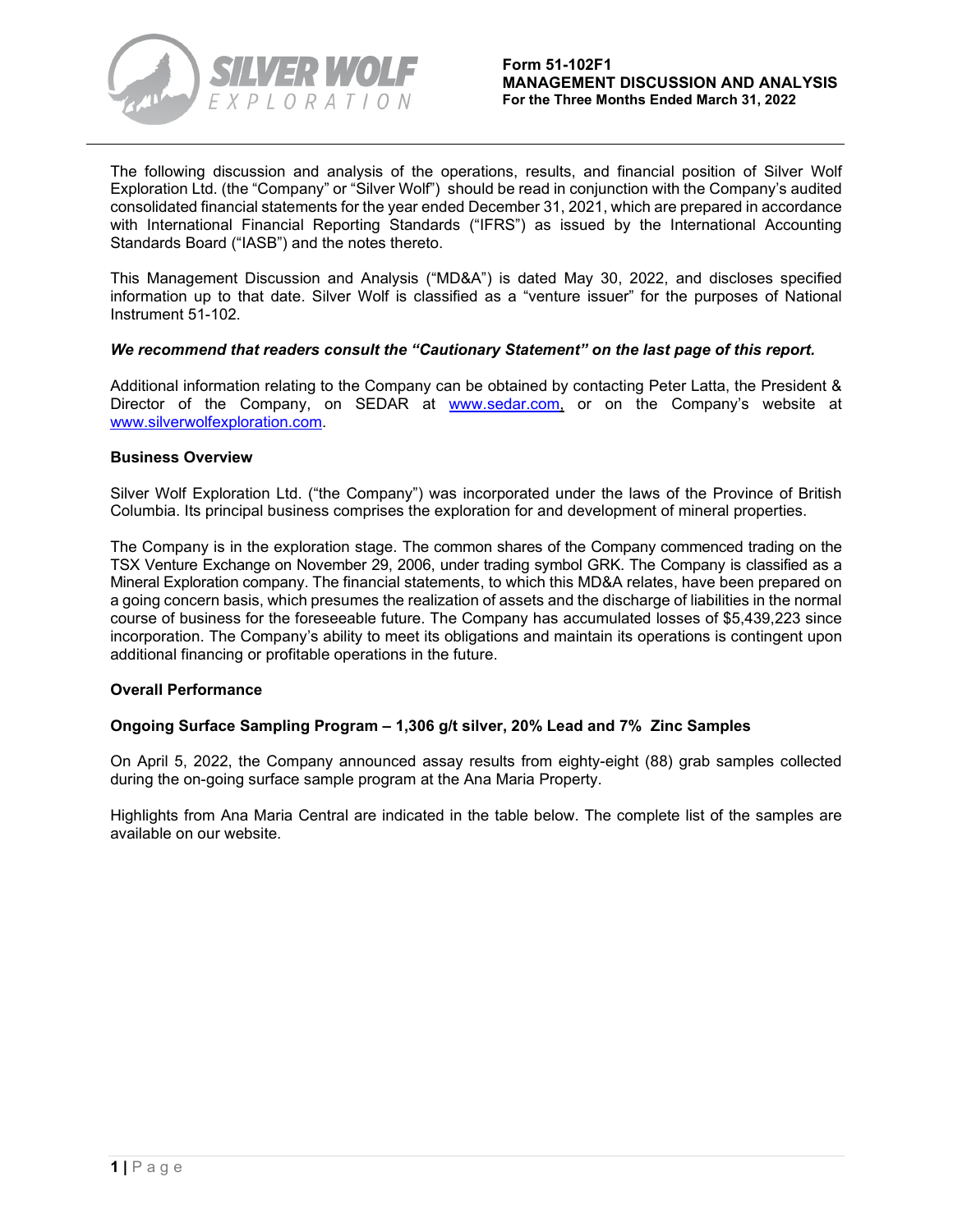

# *Table 1: Significant highlights from Ana Maria Central*

| <b>Sample</b> | <b>Coordinate X</b> | <b>Coordinate Y</b> | Ag    | Cu   | Pb    | Zn    |
|---------------|---------------------|---------------------|-------|------|-------|-------|
| <b>Number</b> | (WGS84)             | (WGS84)             | g/t   | %    | %     | %     |
| 651           | 635685              | 2828715             | 246   | 0.03 | 4.52  | 1.73  |
| 656           | 635694              | 2828695             | 74    | 0.09 | 2.33  | 0.66  |
| 659           | 635686              | 2828684             | 105   | 0.03 | 3.31  | 1.51  |
| 660           | 635713              | 2828683             | 578   | 0.03 | 11.90 | 0.30  |
| 661           | 635765              | 2828644             | 442   | 0.04 | 11.40 | 1.50  |
| 662           | 635783              | 2828641             | 163   | 0.04 | 6.17  | 0.47  |
| 663           | 635778              | 2828653             | 168   | 0.01 | 4.13  | 0.22  |
| 664           | 635801              | 2828665             | 22    | 0.01 | 1.04  | 7.63  |
| 665           | 635808              | 2828674             | 60    | 0.01 | 5.07  | 11.20 |
| 666           | 635558              | 2829216             | 64    | 2.05 | 0.04  | 0.01  |
| 669           | 635561              | 2829209             | 27    | 2.21 | 0.02  | 0.03  |
| 670           | 635515              | 2829370             | 18    | 0.42 | 0.43  | 0.02  |
| 672           | 635507              | 2829370             | 12    | 1.76 | 0.24  | 0.05  |
| 679           | 635773              | 2827822             | 28    | 0.02 | 0.55  | 2.48  |
| 682           | 635714              | 2828683             | 1,227 | 0.06 | 25.70 | 0.56  |
| 684           | 635698              | 2828722             | 309   | 0.03 | 2.26  | 4.83  |
| 685           | 635648              | 2828773             | 1,306 | 0.09 | 20.40 | 7.36  |
| 686           | 635646              | 2828771             | 57    | 0.01 | 1.53  | 0.49  |
| 688           | 635644              | 2828775             | 130   | 0.02 | 1.41  | 3.78  |
| 693           | 635705              | 2828691             | 263   | 0.07 | 15.40 | 11.00 |
| 695           | 635725              | 2828681             | 792   | 0.04 | 16.90 | 0.64  |
| 697           | 635639              | 2828659             | 70    | 0.00 | 2.86  | 0.04  |
| 698           | 635615              | 2828691             | 56    | 0.01 | 1.79  | 0.12  |
| 699           | 635608              | 2828696             | 253   | 0.02 | 6.46  | 0.64  |

# **Sampling and Assay Methods**

Grab samples are selective in nature, and do not necessarily reflect the general geology of the Ana Maria property. Samples were submitted to the SGS Laboratory facility in Durango, Mexico. Gold is assayed by fire assay with an AA finish. Multi-element analyses are completed using SGS ICP14B methods. Any copper, manganese or iron samples exceeding 10,000 ppm (1%) are assayed using SGS ICP90Q methods.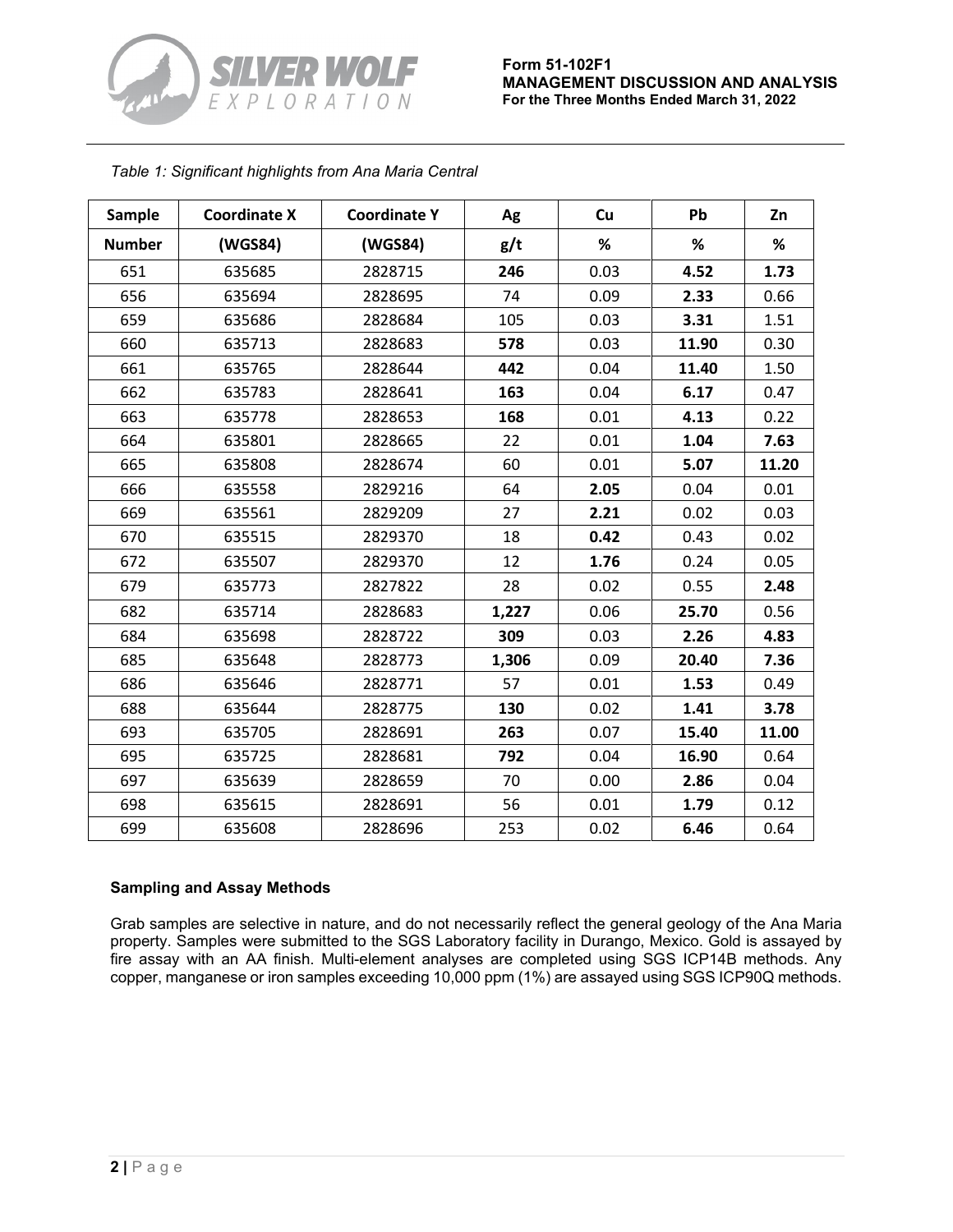

# **Ongoing Surface Sampling Program – 37 g/t gold and 7.6% Zinc Samples**

On January 18, 2022, the Company announced assay results from one hundred and fourteen (114) grab samples collected during the on-going surface sample program at the Ana Maria Property.

Highlights from Ana Maria Central and Ana Maria South are indicated in the tables below. The complete list of the samples are available on our website.

| <b>Sample Number</b> | Coordinate-X<br>(WGS84) | Coordinate-Y<br>(WGS84) | Width<br><b>Meters</b> | Au<br>g/t | Ag<br>g/t    | Cu<br>% | <b>Pb</b><br>℅ | Zn<br>% |
|----------------------|-------------------------|-------------------------|------------------------|-----------|--------------|---------|----------------|---------|
| 544                  | 633847                  | 2839587                 | 0.4                    | 2.48      | 8            | 0.06    | 0.02           | 5.25    |
| 545                  | 633847                  | 2839588                 | 0.3                    | 3.29      | 1            | 0.02    | 0.01           | 3.18    |
| 546                  | 633848                  | 2839587                 | 0.7                    | 36.98     | 1            | 0.02    | 0.01           | 7.57    |
| 547                  | 633848                  | 2839586                 | 0.9                    | 5.83      | 1            | 0.01    | 0.01           | 6.33    |
| 548                  | 633849                  | 2839586                 | 0.4                    | 7.66      | $\mathbf{1}$ | 0.03    | 0.01           | 5.35    |
| 549                  | 633848                  | 2839589                 | 0.3                    | 0.88      | 11           | 0.05    | 0.07           | 2.37    |
| 552                  | 633850                  | 2839589                 | 0.4                    | 0.41      | 1            | 0.01    | 0.02           | 2.53    |
| 553                  | 633851                  | 2839589                 | 0.5                    | 2.06      | 8            | 0.05    | 0.05           | 4.50    |
| 554                  | 633851                  | 2839590                 | 0.3                    | 0.22      | 6            | 0.04    | 0.02           | 9.65    |
| 555                  | 633851                  | 2839588                 | 0.8                    | 0.83      | 6            | 0.07    | 0.04           | 3.80    |
| 562                  | 633855                  | 2839593                 | 0.6                    | 1.10      | 12           | 0.02    | 0.07           | 2.18    |
| 568                  | 633856                  | 2839588                 | 0.6                    | 2.24      | 9            | 0.05    | 0.06           | 11.9    |

|  | Table 1: Significant highlights from Ana Maria Central |  |  |  |  |
|--|--------------------------------------------------------|--|--|--|--|
|--|--------------------------------------------------------|--|--|--|--|

*Reported widths are not true widths and cannot be determined due to style and orientation of mineralization*

| 12Sample Number | Coordinate-X | Coordinate-Y | Au   | Ag  | Cu   | Pb   | Zn    |
|-----------------|--------------|--------------|------|-----|------|------|-------|
|                 | (WGS84)      | (WGS84)      | g/t  | g/t | %    | ℅    | %     |
|                 |              |              |      |     |      |      |       |
| 600             | 635978       | 2828199      | 0.00 | 74  | 0.01 | 3.37 | 0.00  |
| 601             | 635959       | 2828204      | 0.00 | 120 | 0.02 | 11.6 | 0.00  |
| 602             | 635959       | 2828204      | 0.00 | 169 | 0.02 | 11.5 | 0.00  |
| 606             | 636053       | 2828185      | 0.00 | 150 | 0.02 | 5.96 | 0.00  |
| 626             | 636341       | 2828240      | 0.00 | 54  | 0.01 | 1.88 | 12.30 |
| 627             | 636342       | 2828239      | 0.00 | 56  | 0.01 | 1.61 | 21.3  |
| 628             | 636336       | 2828246      | 0.00 | 53  | 0.01 | 1.92 | 7.80  |
| 632             | 636350       | 2828205      | 0.00 | 40  | 0.02 | 1.17 | 16.6  |
| 644             | 636433       | 2828203      | 0.00 | 199 | 0.02 | 20.1 | 1.71  |
| 829             | 635910       | 2828234      | 0.00 | 247 | 0.02 | 7.33 | 0.00  |
| 830             | 635901       | 2828224      | 0.00 | 339 | 0.06 | 9.99 | 7.94  |
| 831             | 635920       | 2828244      | 0.01 | 319 | 0.03 | 8.33 | 5.76  |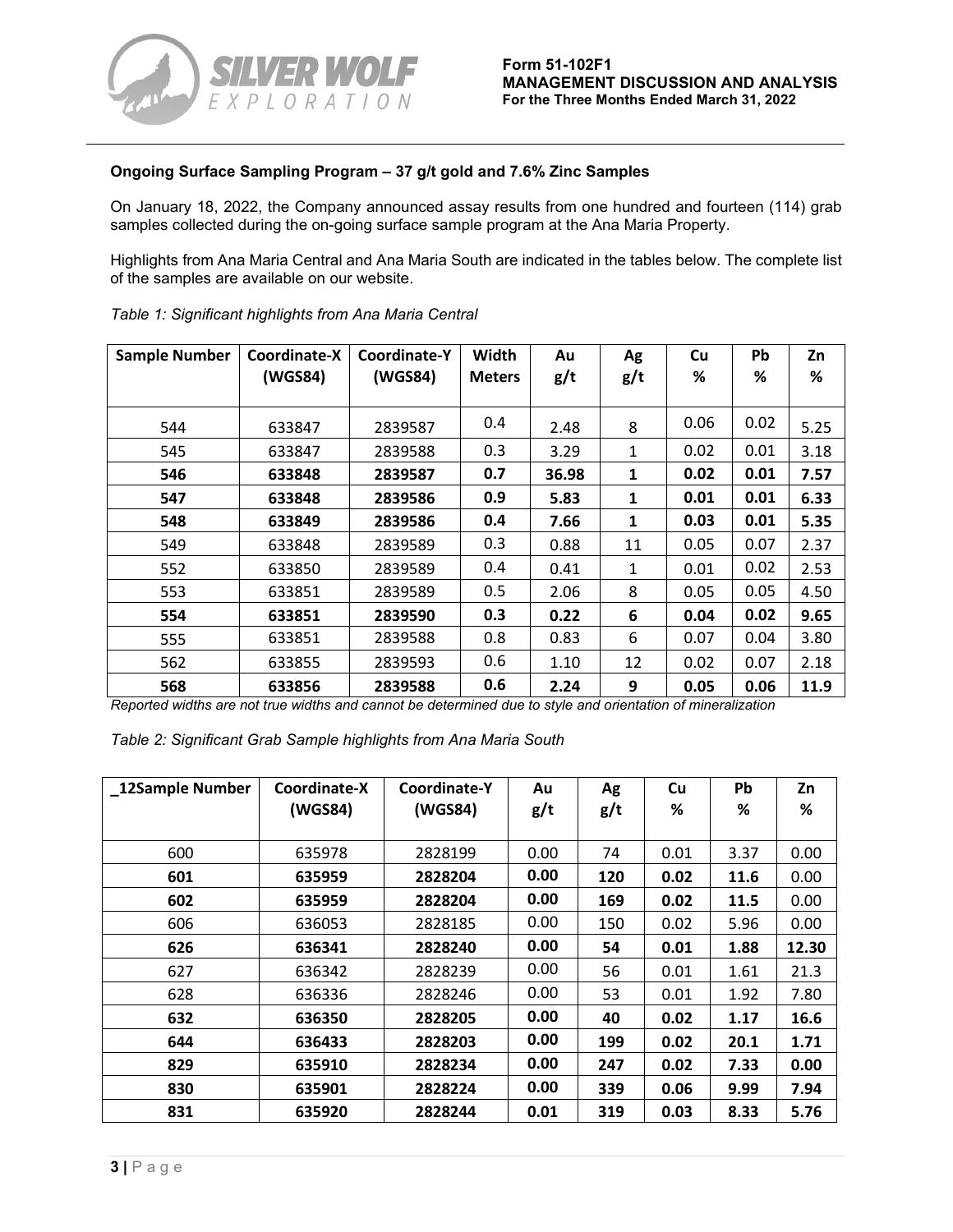

# **Sampling and Assay Methods**

Grab samples are selective in nature, and do not necessarily reflect the general geology of the Ana Maria property. Samples were submitted to the SGS Laboratory facility in Durango, Mexico. Gold is assayed by fire assay with an AA finish. Multi-element analyses are completed using SGS ICP14B methods. Any copper, manganese or iron samples exceeding 10,000 ppm (1%) are assayed using SGS ICP90Q methods.

# *Ana Maria Property*

The Ana Maria property is located 21 kilometres (km) northwest of the City of Gómez Palacio and the adjacent City of Torreón, and 1 km north of the town of Dinimita, in the municipality of Gómez Palacio, Durango, Mexico. The claims are located in the Minitas mining district in the Guadalupe Victoria mining region. The property consists of 9 mining concessions encompassing 2,549 hectares (ha).

Minimal documentation exists regarding the history and production at Ana Maria; however, historical reporting states that La Lucha was exploited for Iron (Fe) and Manganese (Mn). Production terminated in 1943 and it was estimated to have produced 12,000 tons of material and reserves of approximately 25,000 tons.

*The historical estimates of production and reserves as stated above are for historical reference only and do not use the categories set out in NI 43-101. The estimates are deemed relevant from the perspective that mineralization is present on the property which may indicate the existence of other related mineral assemblages. The QP has not validated nor verified these historical estimates nor any underlying data as information and data is not available. The QP has not done sufficient work to classify the estimates and the issuer is not treating the historical estimate as current. The source of the information is the Mexican Government website and USGS (United States Geological Survey) website.* 

These projects are located in the North West-South East (NW-SE) striking fold-thrust belt of the Sierra Madre Oriental within a west trending prong known as the Sierras Transversales or the Monterrey-Torreón transverse system. It divides the Mesa Central, an elevated plateau to the South, from the eastern Mexican Basin and Range to the North.

The region hosts a number of carbonate replacement deposits (CRD´s) within Cretaceous limestones and dolomites. Mineralization is associated with large stocks, dykes or sills of granitoids ranging from diorites to quartz monzonites and rhyolites and inferred to be lower crustal in origin. Mineralization is present as skarns or massive sulphides and occurred during Mid-Tertiary volcanism when the aforementioned intrusions were emplaced (Megaw et al., 1988 and references therein). The deposits typically produce silver, lead, zinc and copper although some districts, such as Ojuela (~10 kilometres from Ana Maria and La Zorra), are enriched in gold relative to typical CRD´s.

# **El Laberinto Property**

The El Laberinto Property is located in the "Sierra de la Silla" northwest of the town of Francisco I. Madero in the municipality of Panuco de Coronado. It is approximately 60 kilometers northeast of the city of Durango City, México. The property consists of mining concession encompassing 91.7 ha.

El Laberinto is situated within the Tepehuano terrane, as are Ana Maria, La Recompensa, and the El Soldado projects, but in close proximity to the contact with the Tahue terrane, W of the Sierra Madre Oriental. The carbonates that host the CRD projects are absent; no Mesozoic rocks survived erosional processes in the region. Instead of the thrust belts of the Sierra Madre Oriental, the region is controlled by a series of North West-South East (NW-SE) to North North West-South South East (NNW-SSE) striking faults that create a horst-and-graben topography.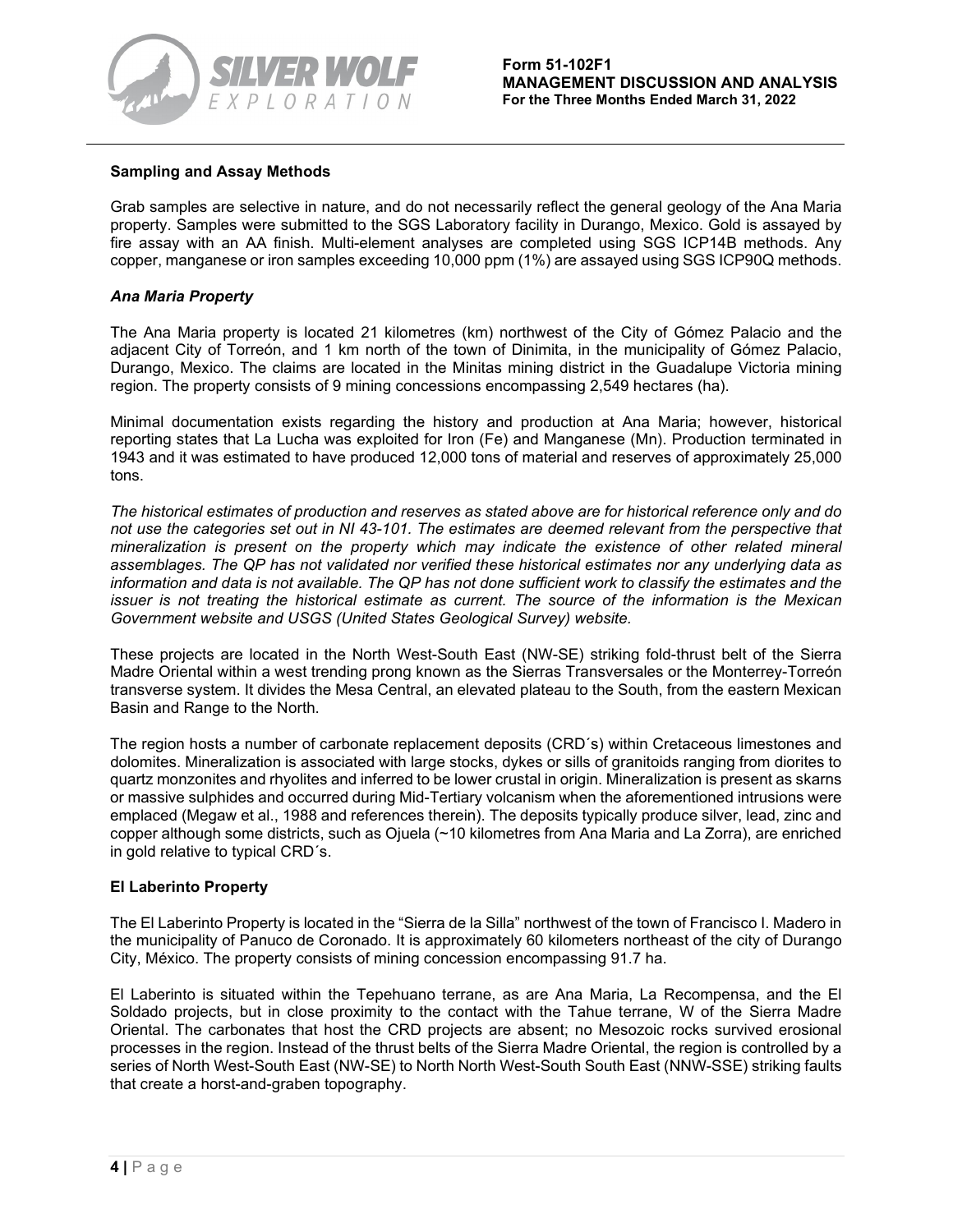

The main mineralized material at El Laberinto are comprised of iron, lead and zinc sulphides with minor silver sulphosalts. Gold and silver are present with minor lead and copper and to a lesser extent zinc. Values of gold and silver are localized in oxidized portions of the system suggesting that supergene enrichment may be an important component of the deposit. Mineralization is found in quartz veins, veinlet zones and, to a lesser degree, dissemination around veins and veinlets.

In the mid-1990's, the El Laberinto historical exploration performed by "Compañía Minera Mexicana de Avino S.A. de C.V." was focused on the objective of evaluating the potential of the main vein.

The historic work consisted of mapping and geological surface sampling, diamond drilling (3 Holes totaling 753.73 metres), mine development of the Jabalí Tunnel, with a strike length of 300 metres over the main structure and 80 metres in a cross-cut.

*The historical exploration work as stated above are for historical reference only. The QP has not validated nor verified the data as the information is not currently available. The source of the information is an internal report from the previous operator, Endeavor Silver Corporation.*

From September 2012 through to July 2013, work was carried out as part of the agreement between Avino Gold & Silver Mines (Avino) and Endeavour Silver Corp. (EDR) to test the potential of mineralization in the El Laberinto Claim.

This historical work included a mapping and systematic sampling campaign, collecting a total of 208 samples on surface with values of up to 8 grams per tonne ("g/t") gold & 421 g/t silver with the anomalous values mostly coming from the Laberinto Structure.

The drilling completed at that time was focused on the South part of the Laberinto Structure which was thought to have had the best potential of mineralization with large volumes and low grades. A total of 5 Holes were completed with 1,367 meters drilled and 2,800 samples were collected in both alteration zones and structures focused particularly in the host rock.

*The historic exploration activities as listed above were performed by previous operators. The QP has not validated nor verified the information nor any underlying data however the information is considered reasonable and reliable.*

# **Qualified Person**

Mr. Garth Kirkham P.Geo, Independent Consultant for Silver Wolf Exploration Ltd, is a Qualified Person ("QP") as defined by National Instrument 43-101 ("NI 43-101"), and has approved the scientific and technical disclosure on the Ana Maria and the Laberinto Properties, and prepared or supervised its preparation.

# **Canada Operations – Silver Stream Property**

Located 25km northeast of Bralorne, B.C., in the Lillooet mining district of British Columbia, the Company holds 100% tenure in the Silver Stream I and II mineral claims (the "Silver Stream Property"). First explored in 1988, the Silver Stream Property has produced a number of anomalous-to-significant gold showings in sampling, trenching, and drilling. Although still an "early-stage" property, a July 2006 Technical Report filed on SEDAR states: *"…the nature of the mineralization seen in the known showings in the context of the Bridge River camp show the property has good potential to develop economic gold mineralization."*

The renowned Bralorne gold mine, which produced 4.1 million ounces of gold between 1932 and 1971, lies about 25 kilometers southwest of Silver Stream. The average grade of the Bralorne mine complex was 0.52 opt gold, and it remains the largest historic gold producer of the Canadian Cordillera.

Documented gold exploration on the Silver Stream Project, undertaken between 1987 and 2014, has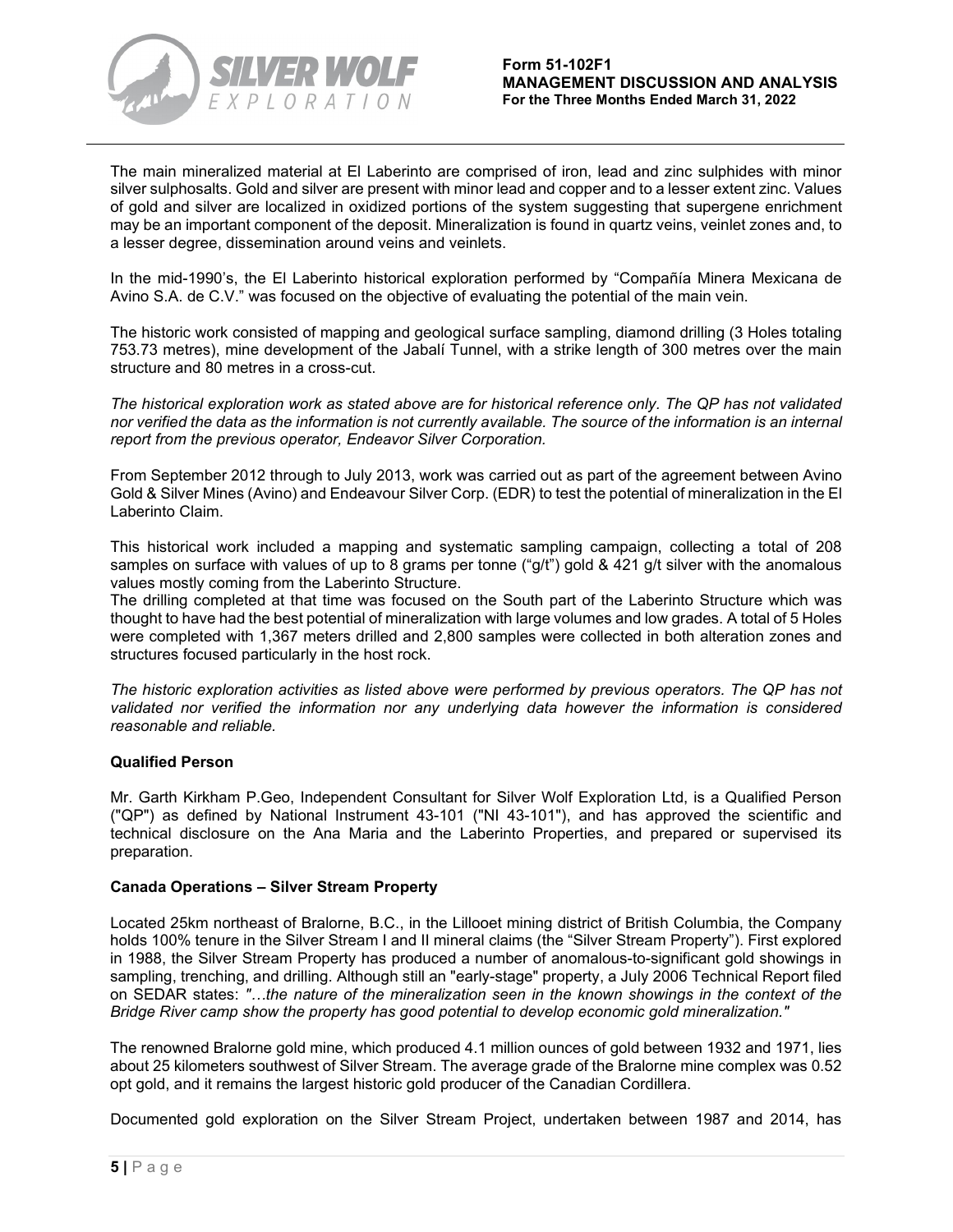

involved approximately 1,759m of diamond drilling in 10 holes, hand and excavator trenching, mapping, rock geochemistry, and reconnaissance and grid soil geochemistry. Two significant zones of gold mineralization have been discovered, the Silverstream West and Southeast zones.

The claims comprising the Silver Stream Claims remain in good standing until July 29, 2022.

# **Review of Operations**

### *Three months ended March 31, 2022 compared with the three months ended March 31, 2021.*

|                                                      | 2022         | 2021         | <b>Note</b>  |
|------------------------------------------------------|--------------|--------------|--------------|
|                                                      |              |              |              |
| <b>General and Administrative Expenses</b>           |              |              |              |
| Administrative salaries and benefits                 | \$<br>33,310 | \$<br>19,800 | 1            |
| Automobile                                           | 549          | 869          |              |
| Consulting and management fees                       | 9,308        | 11,750       |              |
| Depreciation                                         | 3,896        | 2,690        |              |
| Foreign exchange (gain) loss                         | (1,044)      | 20           |              |
| Interest and bank charges                            | 2,703        | 652          |              |
| Listing and filing fees                              | 8,875        | 39,741       | $\mathbf{2}$ |
| Office and miscellaneous                             | 21,449       | 10,151       | 3            |
| Professional fees                                    | (6, 778)     | 18,003       | 4            |
| Share-based compensation                             | 242,400      | 158,400      | 5            |
| Shareholder information                              | 4,661        | 871          |              |
| Transfer agent fees                                  | 2,630        | 2,481        |              |
| <b>Loss Before Other Items</b>                       | (321, 959)   | (265, 428)   |              |
|                                                      |              |              |              |
| <b>Other Comprehensive Loss</b>                      |              |              |              |
| Items that will not subsequently be re-classified to |              |              |              |
| net income                                           |              |              |              |
| Unrealized gain (loss) on investments                | 28,610       | (4,750)      |              |
| Reclassification of accumulated loss on investment   |              |              |              |
| sold                                                 | (332,920)    |              | 6            |
| Currency translation differences                     | (227)        | 13           |              |
| <b>Total Comprehensive Loss</b>                      | (626, 496)   | (270, 165)   |              |
|                                                      |              |              |              |
| <b>Basic and Diluted Loss per Share</b>              | \$(0.01)     | \$(0.01)     | 7            |
|                                                      |              |              |              |
| <b>Weighted Average Number of Shares Outstanding</b> | 31,012,655   | 25,424,921   |              |

- 1. Administrative benefits and salaries for the three months ended March 31, 2022, were \$33,310 compared to \$19,800 for the three months ended March 31, 2021. The increase is primarily due to increased corporate activity required as a result of the acquisition of the Ana Maria and El Laberinto.
- 2. Listing and filing fees for the three months ended March 31, 2022, were \$8,875 compared to \$39,741 for the three months ended March 31, 2021. The decrease is due to the Company incurring additional expenses at the corporate level in 2021, as the Company upgraded the listing in the US market to the OTCQB.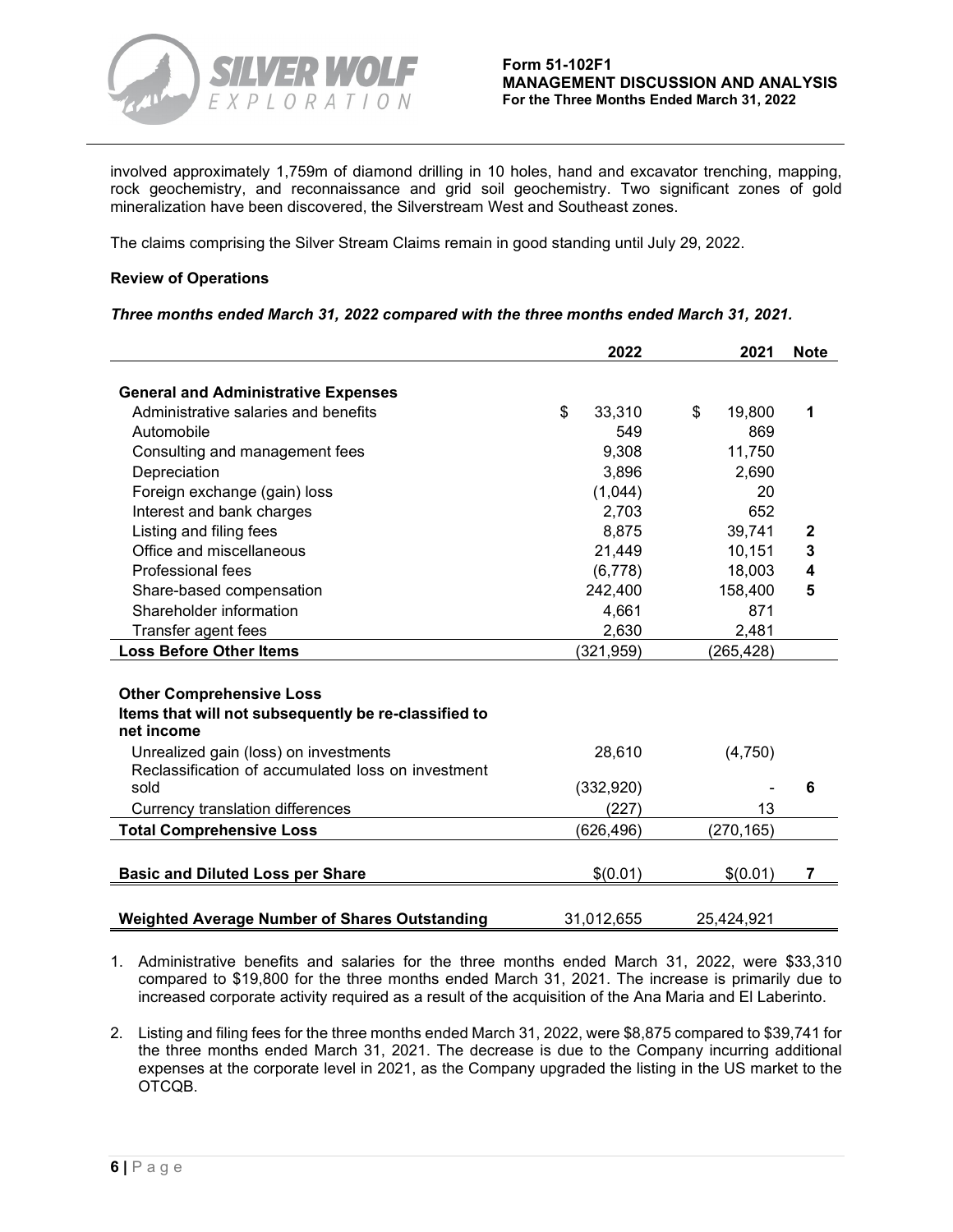

- 3. Office and miscellaneous expenses for the three months ended March 31, 2022, were \$21,449 compared to \$10,151 during the same quarter last year. Higher office expenses mainly due to additional corporate activity as a result of the exploration and evaluation of Ana Maria property mentioned above.
- 4. Professional fees for the three months ended March 31, 2022, were a gain of \$6,778 compared to fees of \$18,003 during the same quarter last year. The decrease is primarily due to excess in professional fees accrued associated with prior year end audit.
- 5. Share-based payments increased as a result of the vesting of 1,830,000 stock options granted during the three months ended March 31, 2022, compared to 1,000,000 stock options vesting during the same period in 2021.
- 6. During the period ended March 31, 2022, the Company sold a portion of its investment in Garibaldi Resources Inc. ("GGI"). 116,000 shares of GGI were sold for a realized loss of \$332,920, which was from other comprehensive income. There was no comparable transaction in 2021.
- 7. As a result of the transactions in the period, the Company recorded a loss of \$321,959 for the three months ended March 31, 2022, compared to a loss of \$265,428 for the three months ended March 31, 2021. The loss is a direct result of the items noted above and resulted in a basic and diluted loss per share of \$0.01 for the three months ended March 31, 2022 and 2021.

|                                         | 2022                 | 2021                     | 2021          | 2021                             | 2021                 | 2020          | 2020          | 2020                             |
|-----------------------------------------|----------------------|--------------------------|---------------|----------------------------------|----------------------|---------------|---------------|----------------------------------|
| <b>Quarter ended</b>                    | <b>Mar. 31</b><br>Q1 | Dec. 31<br>Q4            | Sep. 30<br>Q3 | <b>Jun. 30</b><br>Q <sub>2</sub> | <b>Mar. 31</b><br>Q1 | Dec. 31<br>Q4 | Sep. 30<br>Q3 | <b>Jun. 30</b><br>Q <sub>2</sub> |
| Total Revenue                           | ۰                    | $\overline{\phantom{0}}$ | -             |                                  |                      |               |               |                                  |
| Net loss                                | (321, 959)           | (439, 390)               | (143, 598)    | (75,229)                         | (265, 429)           | (67, 405)     | (142,029)     | (29, 577)                        |
| Other<br>comprehensive<br>income (loss) | (304.547)            | 1,029                    | (33, 899)     | 978                              | (4,737)              | (38, 991)     | (61, 957)     | 67,122                           |
| Basic and diluted                       |                      |                          |               |                                  |                      |               |               |                                  |
| loss per Share                          | (0.01)               | (0.01)                   | (0.00)        | (0.00)                           | (0.01)               | (0.01)        | (0.00)        | (0.00)                           |
| Total Assets                            | 1,310,079            | 1,351,775                | 1,353,378     | 1.566.910                        | 1.578.897            | 483.130       | 522.991       | 576,853                          |

# **Summary of Quarterly Results**

Net loss for Q1 2022 was higher than previous quarters, as the Company granted share based stock options for key personnel in January and incurred higher salaries and office expenses as a result of the projects and ongoing surface exploration program mentioned above.

The overall movements in other comprehensive loss in each quarter is a direct result of movements in the share price of the Company's investment in GGI, which is recorded through other comprehensive income or loss.

# **Liquidity and Capital Resources**

Historically, the Company has raised funds through equity financing to fund its operations. At March 31, 2022, the Company had a cash balance of \$110,733, a working capital deficit of \$48,391, and accumulated losses of \$5,439,223 since incorporation. The Company's ability to meet its obligations and maintain its operations is contingent upon additional financing or profitable operations in the future. However, there can be no assurance that the Company will be able to obtain additional financing or achieve profitability or positive cash flow. If the Company is unable to generate positive cash flow or obtain adequate financing, the Company will need to further decrease its operations and exploration activities.

Subsequent to March 31, 2022, and on May 24, 2022, the Company announced a non-brokered private placement (the "Private Placement") financing of up to 4,000,000 units of the Company ("Units") at a purchase price of \$0.15 per unit for aggregate gross proceeds of up to \$600,000.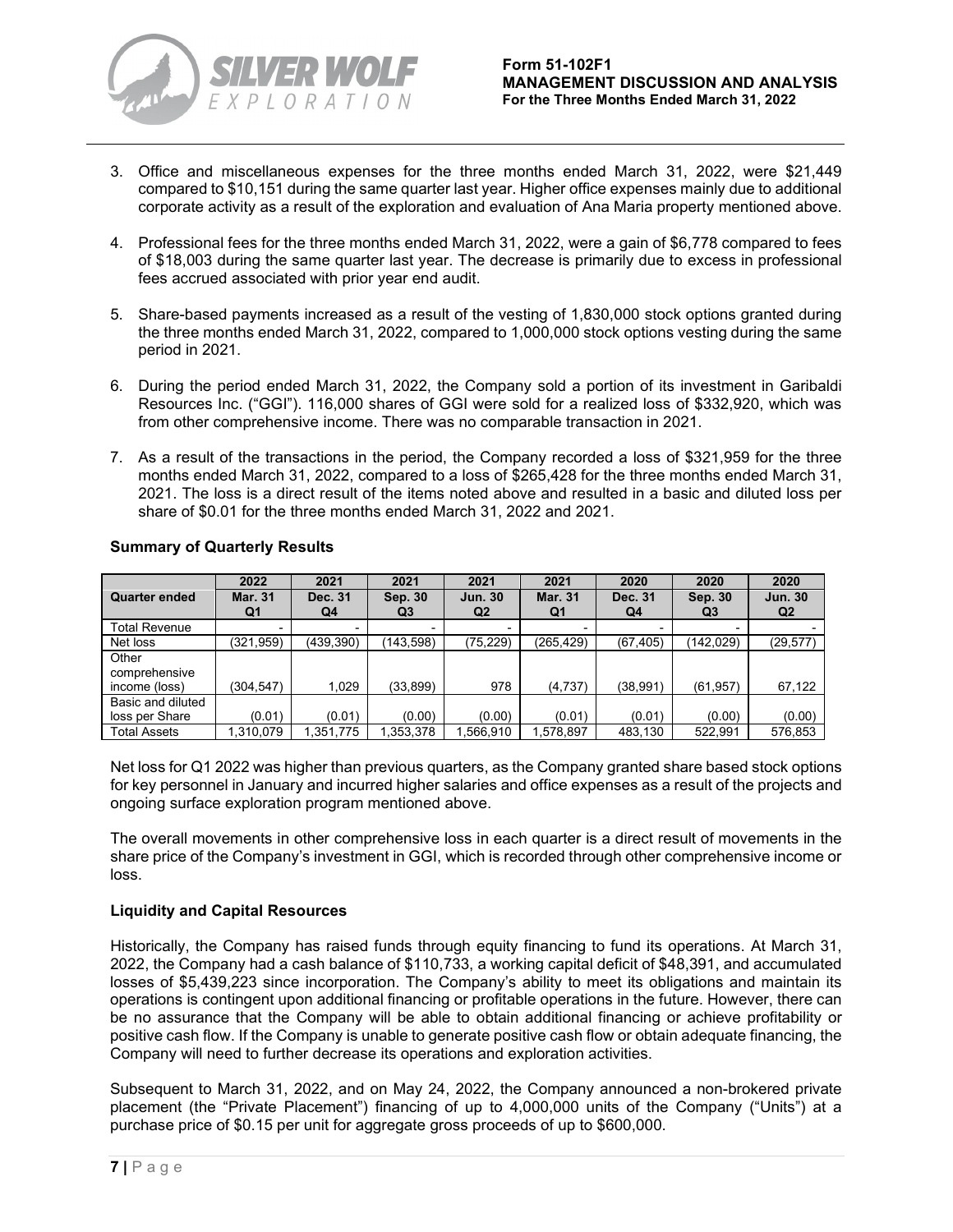

Each Unit will be comprised of one (1) common share of the Company and one non-transferable common share purchase warrant "Warrant". Each Warrant will entitle the holder to purchase one additional common share of the Company at an exercise price of \$0.25 at any time up to 18 months following the date of issuance

During the year ended December 31, 2021, the Company closed a non-brokered private placement for gross proceeds of \$1,000,000.

During the year ended December 31, 2021, the Company closed a non-brokered private placement of 750,000 units at a price of \$0.25 per unit for gross proceeds of \$187,500. Each unit consists of one common share and one half (1/2) of a non-transferable common share purchase warrant to purchase a common share at an exercise price of \$0.35.

Management will continue to review other financing options to raise capital in 2022 to meet its future obligations and operating expenses. Mineral exploration and development is capital extensive, and in order to maintain the terms of the recently announced Option Agreement, the Company may be required to raise new equity capital in the future. There is no assurance that the Company will be successful in raising additional new equity capital.

The Company is in the exploration stage. The investment in and expenditures on the mineral properties comprise substantially all of the Company's assets. The recoverability of amounts shown for its mineral property interest and related deferred costs and the Company's ability to continue as a going concern is dependent upon the continued support from its directors, the discovery of economically recoverable reserves, and the ability of the Company to obtain the financing necessary to complete development and achieve profitable operations in the future. The outcome of these matters cannot be predicted at this time.

# **Off-Balance Sheet Arrangements**

The Company has no off-balance sheet arrangements.

# **Proposed Transactions**

The Company has no proposed transactions.

# **Related Party Transactions**

# (a) Key management compensation

The Company has identified its directors and certain senior officers as its key management personnel. The compensation costs for key management personnel are as follows:

|                                     |     | Three months ended March 31, |  |         |
|-------------------------------------|-----|------------------------------|--|---------|
|                                     |     | 2022                         |  | 2021    |
| Consulting fees, wages and benefits |     | 11.659                       |  | 7.397   |
| Share-based payments                |     | 149.500                      |  | 108,000 |
|                                     | \$. | 161.159                      |  | 115,397 |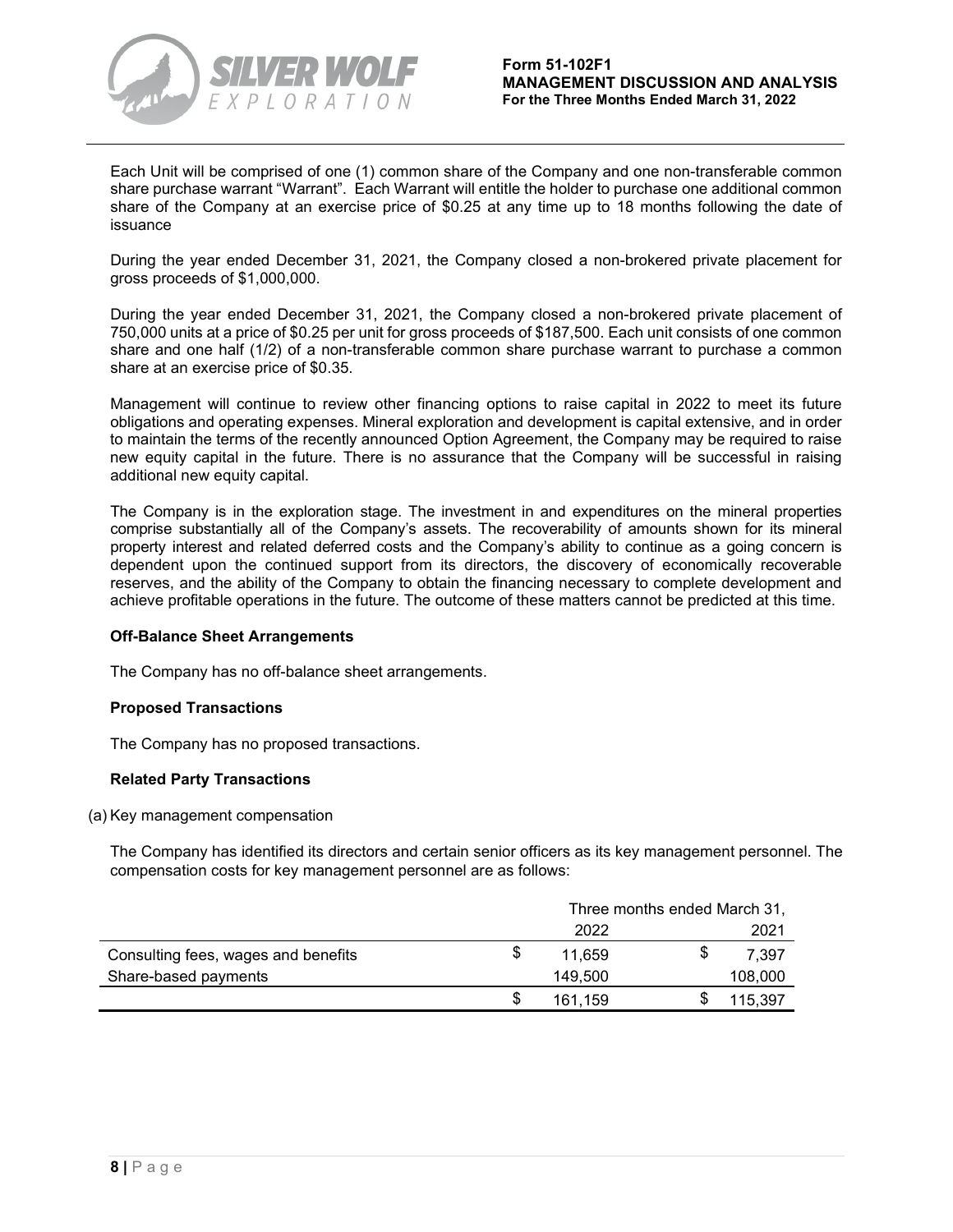### (b) Amounts due to related parties

In the normal course of operations, the Company transacts with companies related to its directors or officers. All amounts payable are non-interest bearing, unsecured, and due on demand. As at March 31, 2022 and December 31, 2021 the following amounts were due to related parties:

|                                    | March 31,<br>2022 | December 31,<br>2021 |
|------------------------------------|-------------------|----------------------|
| Oniva International Services Corp. | 133.650           | 78,859               |
|                                    | 133.650           | 78,859               |

### (c) Related party transactions

During the three months ended March 31, 2022, \$50,909 (2021 - \$48,569) was charged for office, occupancy, miscellaneous costs and salaries, and administrative services paid on behalf of the Company by Oniva. Further, the Company paid \$1,273 of administrative fees during the three months ended March 31, 2022 (2021 - \$1,277) to Oniva.

The Company takes part in a cost-sharing arrangement to reimburse Oniva for a variable percentage of its overhead expenses, to reimburse 100% of its out-of-pocket expenses incurred on behalf of the Company, and to pay a percentage fee based on the total overhead and corporate expenses. The arrangement may be terminated with one-month notice by either party

# **Critical Judgments and Estimates**

The preparation of these financial statements in conformity with IFRS requires management to make estimates and assumptions that affect the reported amount of assets and liabilities and disclosure of contingent assets and liabilities at the date of the financial statements and the amount of revenues and expenses for the periods reported. These estimates are reviewed periodically, and, as adjustments become necessary, they are reported in operations in the period they become known.

# **Financial Instruments**

The fair values of the Company's cash, loan from a related party, trade and other payables, and amounts due to related party approximate their carrying values because of the short-term nature of these instruments. The fair value of the Company's available for sale investments and promissory notes payable are detailed in the unaudited condensed consolidated interim financial statements.

The Company's financial instruments are exposed to certain financial risks comprising credit risk, liquidity risk and market risk.

#### (a) Credit Risk

Credit risk is the risk that one party to a financial instrument will cause a financial loss for the other party by failing to discharge an obligation. The Company's cash is exposed to credit risk. The Company manages credit risk, in respect of cash, by maintaining the majority of cash at high credit rated Canadian financial institutions. Concentration of credit risk exists with respect to the Company's cash, as the majority of the amounts are held with a single Canadian financial institution.

# (b) Liquidity Risk

Liquidity risk is the risk that the Company will encounter difficulty in satisfying financial obligations as they become due. The Company manages its liquidity risk by forecasting cash flows required by operations and anticipated investing and financing activities. At March 31, 2022, the Company had cash in the amount of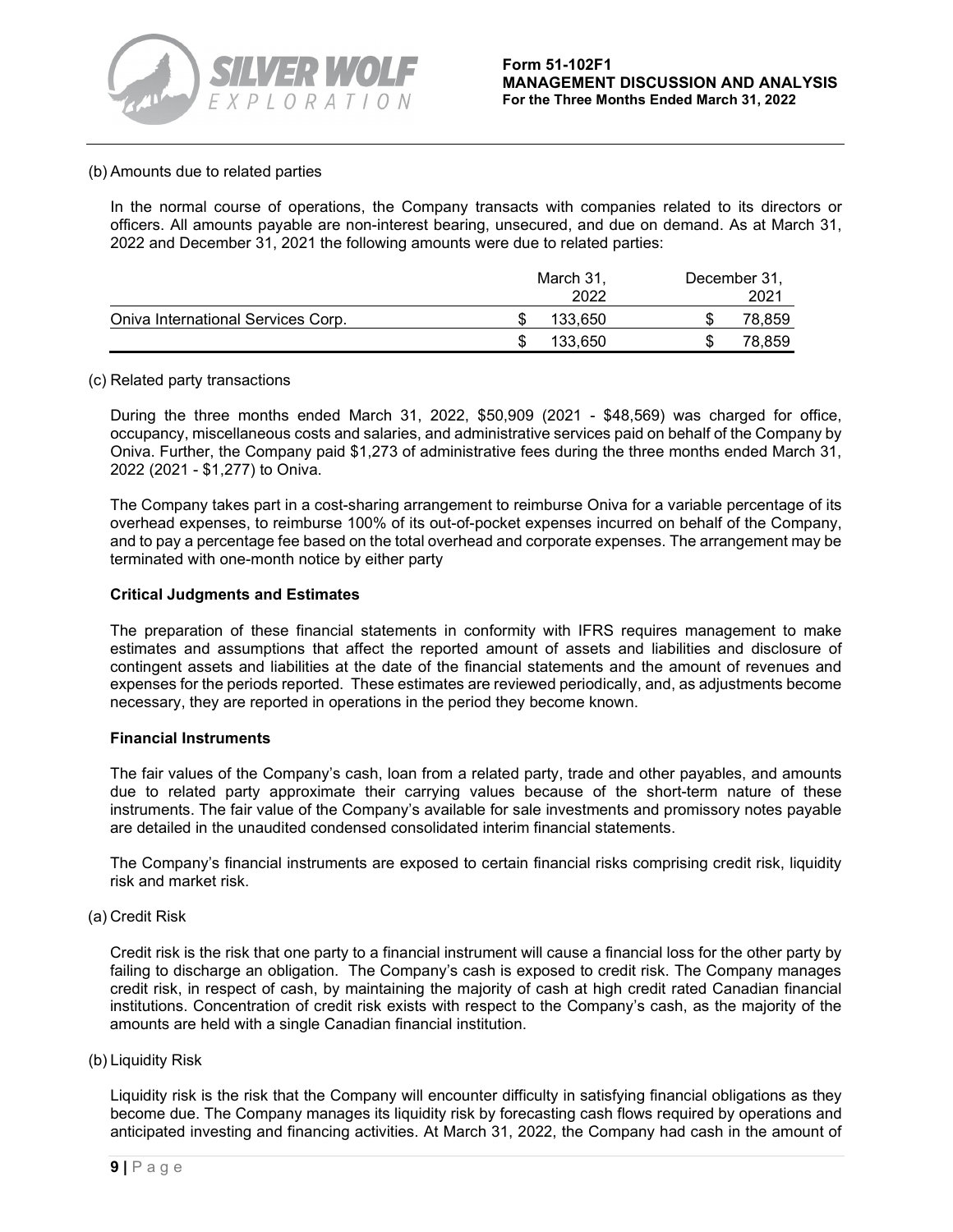

\$110,733 (December 31, 2021 - \$364,784) in order to meet short-term business requirements. At March 31, 2022, the Company had current liabilities of \$252,478 (December 31, 2021 – \$277,245). Accounts payable have contractual maturities of approximately 30 to 90 days, or are due on demand and are subject to normal trade terms.

The maturity profiles of the Company's contractual obligations and commitments as at March 31, 2022, are summarized as follows:

|                           |           | <b>Less Than</b> |                | <b>More Than</b> |
|---------------------------|-----------|------------------|----------------|------------------|
|                           | Total     | 1 Year           | 1-5 years      | 5 Years          |
| Trade and other payable   | \$96,825  | 96.825<br>S      |                | - \$<br>-        |
| Finance lease obligations | 78,069    | 22,004           | 56,065         | -                |
| Due to related parties    | 133,650   | 133,650          | $\blacksquare$ | -                |
| Total                     | \$308,544 | \$252,479        | 56,065         | S<br>-           |

# (c) Market Risk

Market risk consists of interest rate risk, foreign currency risk, and other price risk. These are discussed further below.

### *Interest Rate Risk*

Interest rate risk consists of two components:

- (i) To the extent that payments made or received on the Company's monetary assets and liabilities are affected by changes in the prevailing market interest rates, the Company is exposed to interest rate cash flow risk.
- (ii) To the extent that changes in prevailing market rates differ from the interest rate in the Company's monetary assets and liabilities, the Company is exposed to interest rate price risk.

The Company's cash is currently held in highly liquid short-term investments and therefore management considers the interest rate risk to be minimal.

#### *Foreign Currency Risk*

Foreign currency risk is the risk that the fair value or future cash flows of a financial instrument will fluctuate due to changes in foreign exchange rates. The Company is exposed to foreign currency risk to the extent that monetary assets and liabilities are denominated in foreign currency.

At this time, the Company is not exposed to significant foreign currency risk, as the company currently has minimal transactions and balances in currencies other than the Canadian dollars.

#### *Other Price Risk*

Other price risk is the risk that the fair value or future cash flows of a financial instrument will fluctuate due to changes in market prices, other than those arising from interest rate risk or foreign currency risk. The Company is exposed to other price risk with respect to its investment in marketable securities, as they are carried at fair value based on quoted market prices.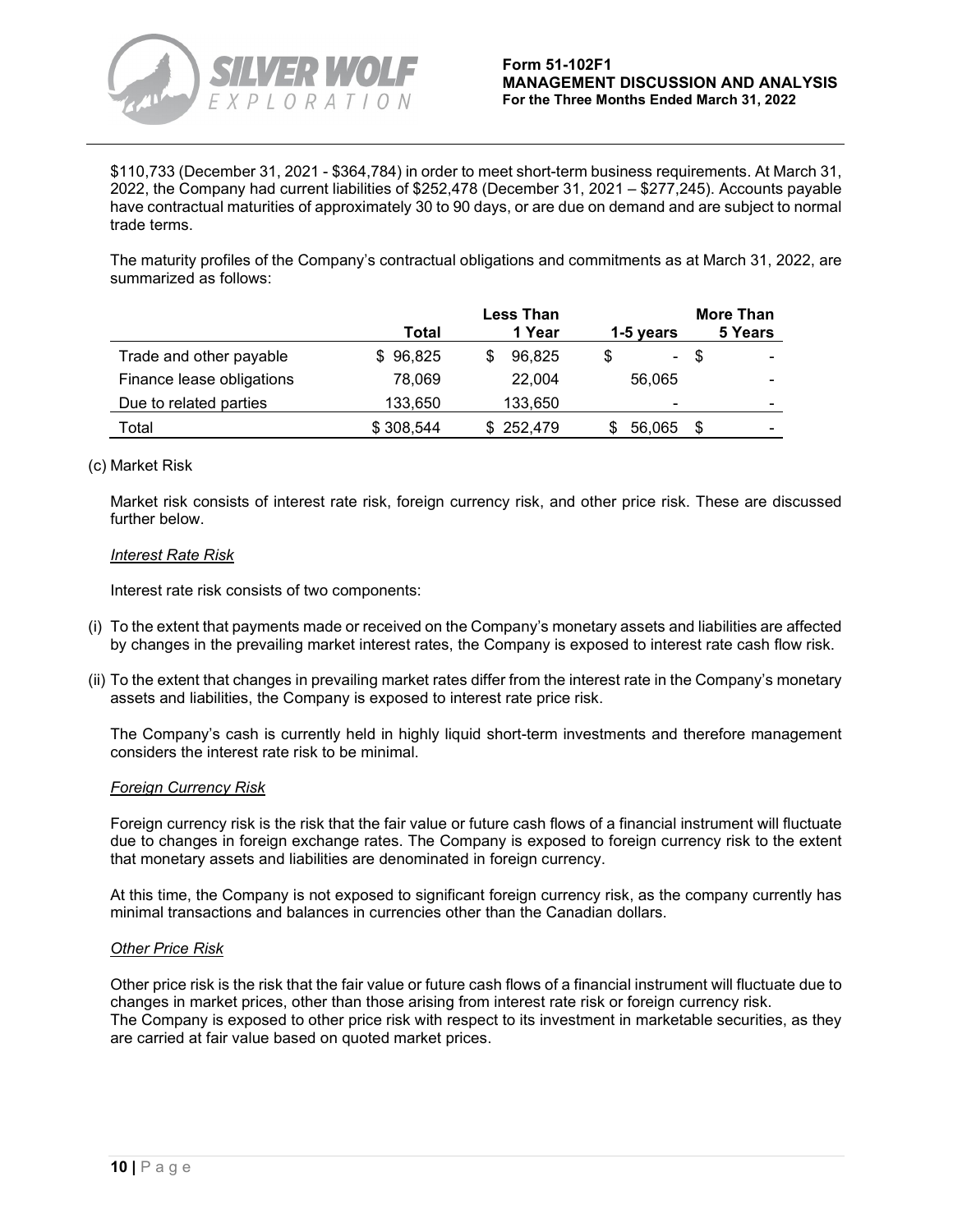

### (d) Classification of Financial instruments

IFRS 7 *'Financial Instruments: Disclosures'* establishes a fair value hierarchy that prioritizes the input to valuation techniques used to measure fair value as follows:

Level 1 – quoted prices (unadjusted) in active markets for identical assets or liabilities; Level 2 – inputs other than quoted prices included in Level 1 that are observable for the asset or liability, either directly (i.e., as prices) or indirectly (i.e., derived from prices); and Level 3 – inputs for the asset or liability that are not based on observable market data (unobservable inputs).

The following table sets forth the Company's financial assets measured at fair value on a recurring basis by level within the fair value hierarchy as at March 31, 2022:

|             |    | Level 1 |    | Level 2                  |   | Level 3 |
|-------------|----|---------|----|--------------------------|---|---------|
| Cash        | ۰D | 110,733 | 31 | $\overline{\phantom{0}}$ | u | ۰       |
| Investments |    | 30,710  |    | $\overline{\phantom{0}}$ |   | -       |
|             | κD | 141.443 |    | $\blacksquare$           |   | ۰       |

# **Risks associated with Public Health Crises, including COVID-19**

The Company's business, operations and financial condition could be materially adversely affected by the outbreak of epidemics, pandemics or other health crises, such as the outbreak of COVID-19 that was designated as a pandemic by the World Health Organization on March 11, 2020. The international response to the spread of COVID-19 has led to significant restrictions on travel, temporary business closures, quarantines, global stock market volatility and a general reduction in consumer activity. Such public health crises can result in operating, supply chain and project development delays and disruptions, global stock market and financial market volatility, declining trade and market sentiment, reduced movement of people and labour shortages, and travel and shipping disruption and shutdowns, including as a result of government regulation and prevention measures, or a fear of any of the foregoing, all of which could affect commodity prices, interest rates, credit risk and inflation. In addition, the current COVID-19 pandemic, and any future emergence and spread of similar pathogens could have an adverse impact on global economic conditions which may adversely impact the Company's operations, and the operations of suppliers, contractors and service providers, including smelter and refining service providers, and the demand for the Company's production.

The Company may experience business interruptions, including suspended (whether government mandated or otherwise) or reduced operations relating to COVID-19 and other such events outside of the Company's control, which could have a material adverse impact on its business, operations and operating results, financial condition and liquidity.

As at the date of this MD&A, the duration of the business disruptions internationally and related financial impact of COVID-19 cannot be reasonably estimated. It is unknown whether and how the Company may be affected if the pandemic persists for an extended period of time. In particular, the region in which we operate may not have sufficient public infrastructure to adequately respond or efficiently and quickly recover from such event, which could have a materially adverse effect on the Company's operations. The Company's exposure to such public health crises also includes risks to employee health and safety. Should an employee, contractor, community member or visitor become infected with a serious illness that has the potential to spread rapidly, this could place the Company's workforce at risk.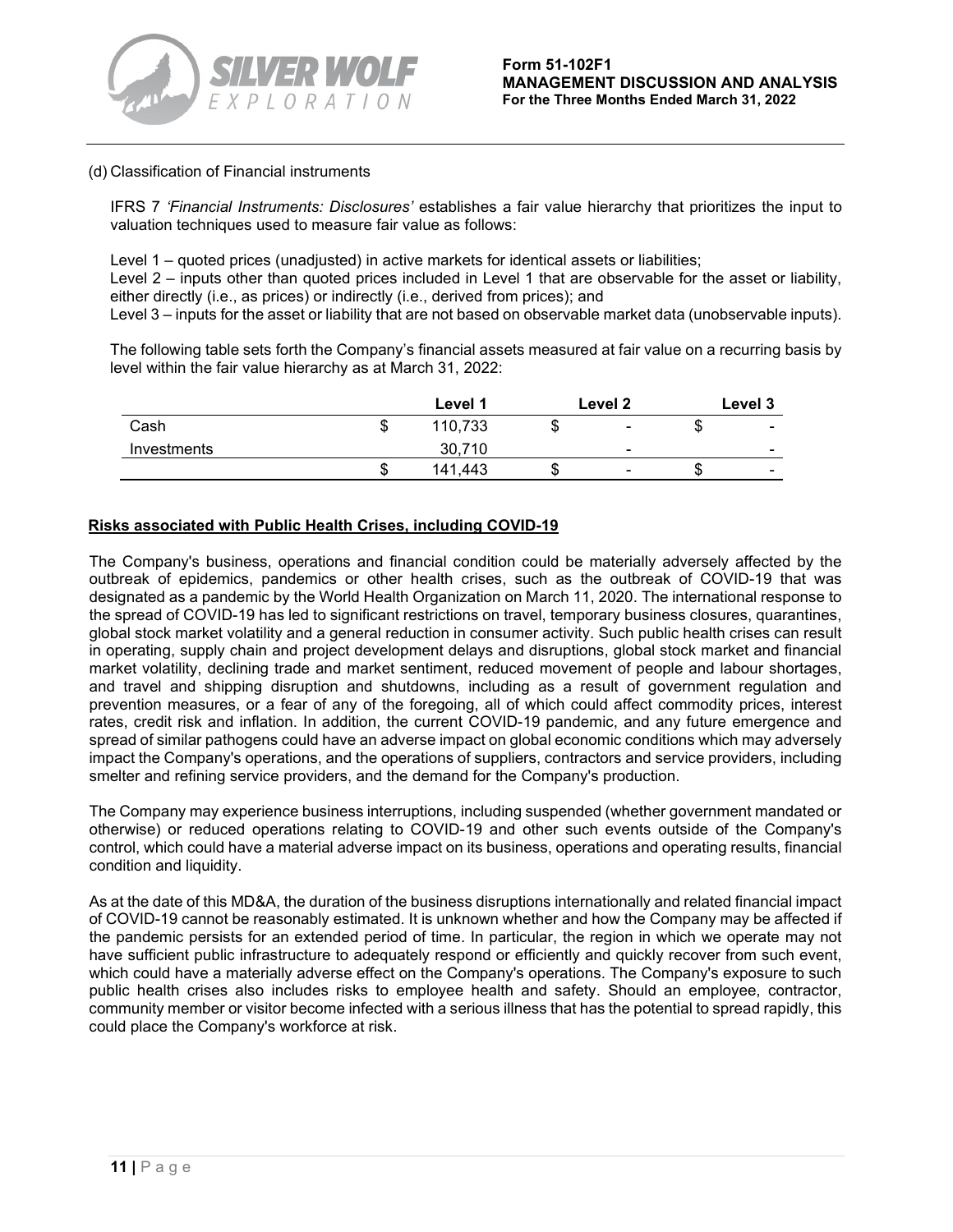

# **Risks**

Mineral exploration and development involve a high degree of risk and few properties are ultimately developed into producing mines. There is no assurance that the Company's future exploration and development activities will result in any discoveries of commercial bodies of ore. Whether an ore body will be commercially viable depends on a number of factors including the particular attributes of the deposit such as size, grade and proximity to infrastructure, as well as mineral prices and government regulations, including regulations relating to prices, taxes, royalties, land tenure, land use, importing and exporting of minerals, and environmental protection. The exact effect of these factors cannot be accurately predicted, but the combination of these factors may result in a mineral deposit being unprofitable.

# **Outstanding Share Data**

The Company's authorized share capital consists of unlimited common shares without par value.

As at May 30, 2022, the following common shares, warrants and stock options were outstanding:

|               |                  |                          | Remaining life |
|---------------|------------------|--------------------------|----------------|
|               | Number of shares | Exercise price           | (vears)        |
| Share capital | 31,248,766       | $\overline{\phantom{0}}$ |                |
| Warrants      | 695.250          | $$0.35 - $0.60$          | $0.30 - 1.06$  |
| Stock options | 2.995.000        | $$0.20 - $0.44$          | $0.07 - 4.84$  |
| Total         | 34,939,016       |                          |                |

The following are details of outstanding warrants as at March 31, 2022, and May 30, 2022:

| <b>Expiry Date</b> | <b>Exercise</b><br><b>Price Per</b><br>Share | <b>Number of Underlying</b><br><b>Shares</b><br>(March 31, 2022) | <b>Number of Underlying</b><br><b>Shares</b><br>(May 30, 2022) |
|--------------------|----------------------------------------------|------------------------------------------------------------------|----------------------------------------------------------------|
| September 15, 2022 | \$0.60                                       | 320.250                                                          | 320.250                                                        |
| June 20, 2023      | \$0.35                                       | 375,000                                                          | 375,000                                                        |
| Total:             |                                              | 695.250                                                          | 695.250                                                        |

The following are details of outstanding stock options as at March 31, 2022, and May 30, 2022:

| <b>Expiry Date</b> | <b>Exercise</b><br><b>Price Per</b><br><b>Share</b> | <b>Number of Shares</b><br><b>Remaining Subject to</b><br><b>Options</b><br>(March 31, 2022) | <b>Number of Shares</b><br><b>Remaining Subject to</b><br><b>Options</b><br>(May 30, 2022) |
|--------------------|-----------------------------------------------------|----------------------------------------------------------------------------------------------|--------------------------------------------------------------------------------------------|
| June 23, 2022      | \$0.44                                              | 200,000                                                                                      | 200,000                                                                                    |
| January 8, 2026    | \$0.20                                              | 965,000                                                                                      | 965,000                                                                                    |
| March 30, 2027     | \$0.20                                              | 1,830,000                                                                                    | 1,830,000                                                                                  |
| Total:             |                                                     | 2,995,000                                                                                    | 2,995,000                                                                                  |

# **Disclosure Controls and Procedures**

The Chief Executive Officer and the Chief Financial Officer of the Company are responsible for evaluating the effectiveness of the Company's disclosure controls and procedures and have concluded, based on our evaluation, that they are effective as at March 31, 2022 to ensure that information required to be disclosed in reports filed or submitted under Canadian securities legislation is recorded, processed, summarized, and reported within the time period specified in those rules and regulations.